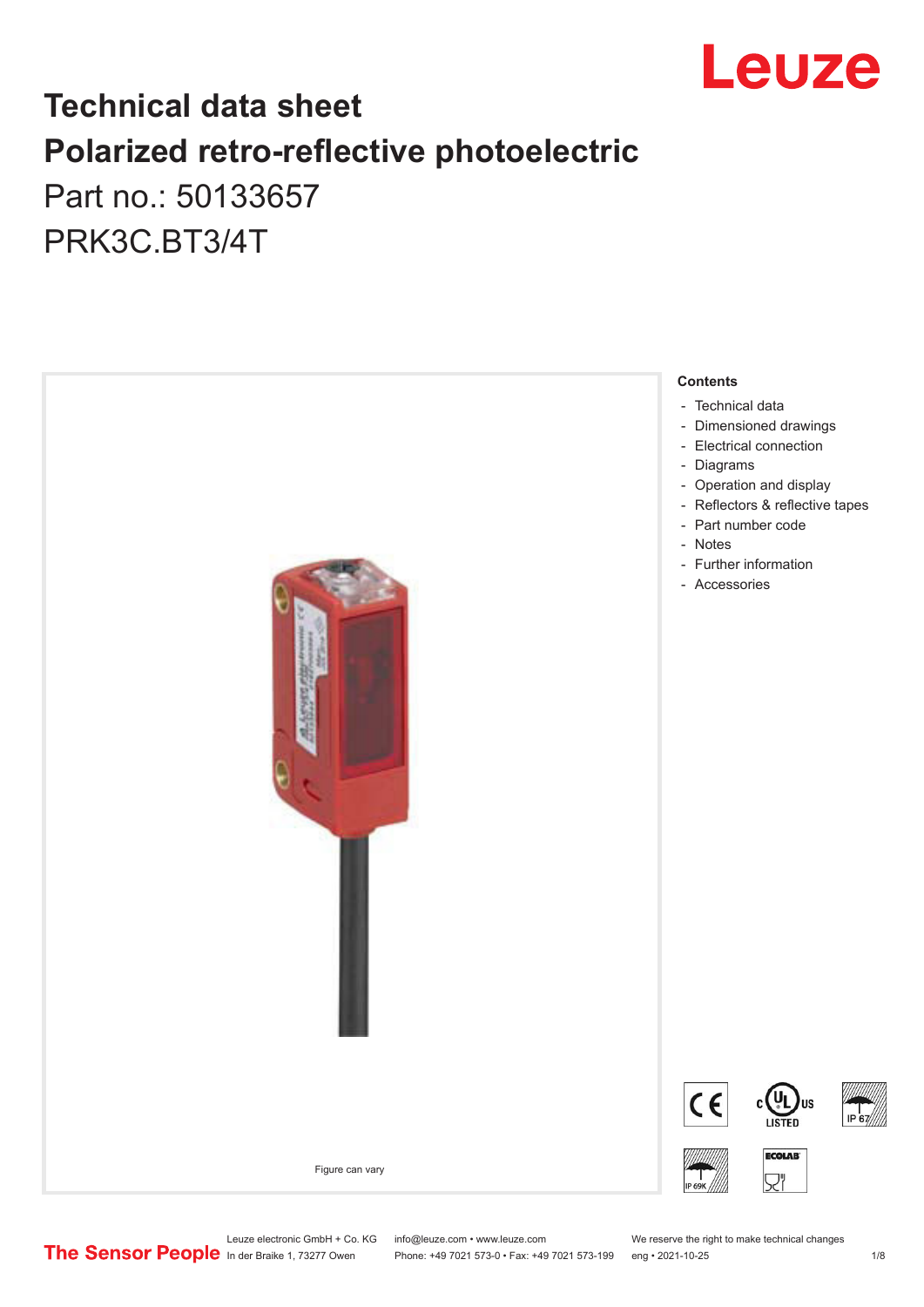# <span id="page-1-0"></span>**Technical data**

# Leuze

#### **Basic data**

| Series                          |                                                | 3C                                      |
|---------------------------------|------------------------------------------------|-----------------------------------------|
| <b>Operating principle</b>      |                                                | Reflection principle                    |
| <b>Application</b>              |                                                | Detection of highly transparent bottles |
|                                 |                                                | Detection of transparent films          |
|                                 |                                                |                                         |
| <b>Special version</b>          |                                                |                                         |
| <b>Special version</b>          |                                                | Autocollimation                         |
|                                 |                                                |                                         |
| <b>Optical data</b>             |                                                |                                         |
| <b>Operating range</b>          |                                                | Guaranteed operating range              |
| <b>Operating range</b>          |                                                | 0  3 m, With reflector TK(S) 100x100    |
| <b>Operating range limit</b>    |                                                | Typical operating range                 |
| <b>Operating range limit</b>    |                                                | 0  3.6 m, With reflector TK(S) 100x100  |
| <b>Light source</b>             |                                                | LED, Red                                |
| Wavelength                      |                                                | 635 nm                                  |
| <b>Transmitted-signal shape</b> |                                                | Pulsed                                  |
| <b>LED</b> group                |                                                | Exempt group (in acc. with EN 62471)    |
|                                 |                                                |                                         |
| <b>Electrical data</b>          |                                                |                                         |
| <b>Protective circuit</b>       |                                                | Polarity reversal protection            |
|                                 |                                                | Short circuit protected                 |
|                                 |                                                |                                         |
| Performance data                |                                                |                                         |
| Supply voltage U <sub>B</sub>   |                                                | 10  30 V, DC, Incl. residual ripple     |
| <b>Residual ripple</b>          |                                                | 0  15 %, From U <sub>B</sub>            |
| <b>Open-circuit current</b>     |                                                | $015$ mA                                |
|                                 |                                                |                                         |
| Inputs                          | Number of teach inputs                         | 1 Piece(s)                              |
|                                 |                                                |                                         |
| <b>Teach inputs</b>             |                                                |                                         |
| <b>Voltage type</b>             |                                                | DC                                      |
| <b>Switching voltage</b>        |                                                | high: $\geq 0.65$ x U <sub>B</sub>      |
|                                 |                                                | low: $\leq 0.35 \times U_{\rm B}$       |
| <b>Delay</b>                    |                                                | 1 <sub>ms</sub>                         |
| Input resistance                |                                                | $20,000 \Omega$                         |
|                                 |                                                |                                         |
|                                 | Teach input 1                                  |                                         |
| <b>Function</b>                 |                                                | Keyboard lockout                        |
|                                 |                                                | Light/dark switching                    |
|                                 |                                                | Sensitivity adjustment                  |
|                                 | <b>Active switching state</b>                  | High                                    |
|                                 |                                                |                                         |
| Outputs                         | Number of digital switching outputs 1 Piece(s) |                                         |
|                                 |                                                |                                         |
|                                 | <b>Switching outputs</b>                       |                                         |
| Voltage type                    |                                                | DC                                      |
| Switching current, max.         |                                                | 100 mA                                  |
| <b>Switching voltage</b>        |                                                | high: ≥( $U_{\rm R}$ -2V)               |
|                                 |                                                | Low: ≤2V                                |
|                                 |                                                |                                         |
|                                 | <b>Switching output 1</b>                      |                                         |
|                                 | <b>Switching element</b>                       | Transistor, PNP                         |
|                                 | <b>Switching principle</b>                     | Light switching                         |

#### **Timing**

| <b>Switching frequency</b> | 1,500 Hz         |
|----------------------------|------------------|
| Response time              | $0.33$ ms        |
| Readiness delay            | $300 \text{ ms}$ |
| Response jitter            | $110$ us         |
|                            |                  |

#### **Connection**

| <b>Connection 1</b>       |                    |
|---------------------------|--------------------|
| <b>Function</b>           | Signal IN          |
|                           | Signal OUT         |
|                           | Voltage supply     |
| <b>Type of connection</b> | Cable              |
| <b>Cable length</b>       | 2,000 mm           |
| <b>Sheathing material</b> | <b>PUR</b>         |
| Cable color               | <b>Black</b>       |
| Number of conductors      | 4-wire             |
| Wire cross section        | $0.2 \text{ mm}^2$ |

#### **Mechanical data**

| Dimension (W x H x L)             | 11.4 mm x 34.2 mm x 18.3 mm  |  |
|-----------------------------------|------------------------------|--|
| <b>Housing material</b>           | <b>Plastic</b>               |  |
| <b>Plastic housing</b>            | PC-ABS                       |  |
| Lens cover material               | Plastic / PMMA               |  |
| Net weight                        | 50q                          |  |
| <b>Housing color</b>              | Red                          |  |
| <b>Type of fastening</b>          | Two M3 threaded sleeves      |  |
|                                   | Via optional mounting device |  |
| <b>Compatibility of materials</b> | <b>ECOLAB</b>                |  |

#### **Operation and display**

| Type of display                     | I FD                   |
|-------------------------------------|------------------------|
| <b>Number of LEDs</b>               | 2 Piece(s)             |
| <b>Operational controls</b>         | Teach button           |
| Function of the operational control | Sensitivity adjustment |

#### **Environmental data**

| Ambient temperature, operation | -40  60 °C  |
|--------------------------------|-------------|
| Ambient temperature, storage   | $-40$ 70 °C |

#### **Certifications**

| Degree of protection     | IP 67         |
|--------------------------|---------------|
|                          | IP 69K        |
| <b>Protection class</b>  | Ш             |
| <b>Certifications</b>    | c UL US       |
| <b>Standards applied</b> | IEC 60947-5-2 |

#### **Classification**

| <b>Customs tariff number</b> | 85365019 |  |
|------------------------------|----------|--|
| eCl@ss 5.1.4                 | 27270902 |  |
| eCl@ss 8.0                   | 27270902 |  |
| eCl@ss 9.0                   | 27270902 |  |
| eCl@ss 10.0                  | 27270902 |  |
| eCl@ss 11.0                  | 27270902 |  |
| <b>ETIM 5.0</b>              | EC002717 |  |
| <b>ETIM 6.0</b>              | EC002717 |  |
| <b>ETIM 7.0</b>              | EC002717 |  |

Leuze electronic GmbH + Co. KG info@leuze.com • www.leuze.com We reserve the right to make technical changes<br>
The Sensor People in der Braike 1, 73277 Owen Phone: +49 7021 573-0 • Fax: +49 7021 573-199 eng • 2021-10-25

Phone: +49 7021 573-0 • Fax: +49 7021 573-199 eng • 2021-10-25 2/8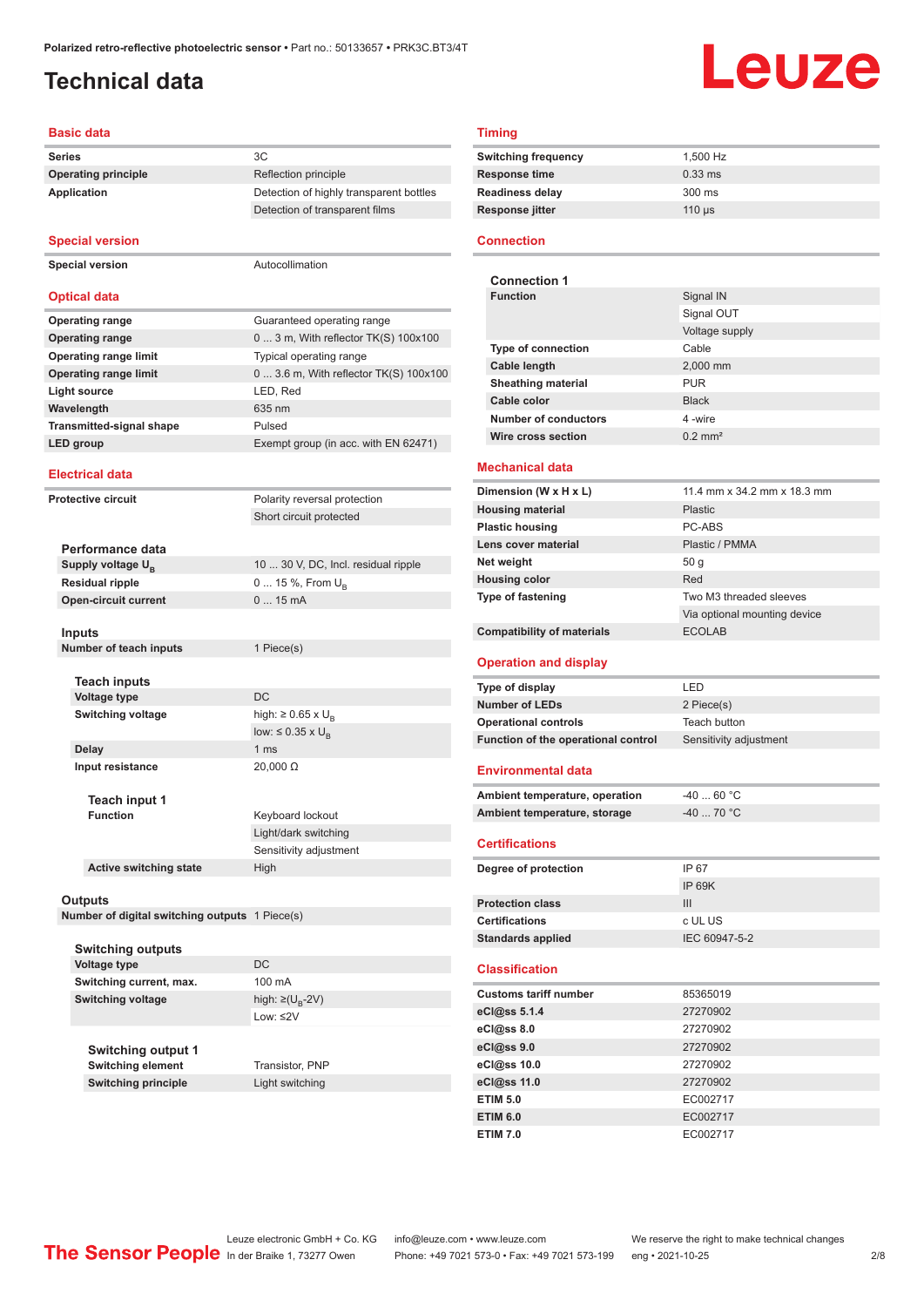# <span id="page-2-0"></span>**Dimensioned drawings**



All dimensions in millimeters



**Electrical connection**

#### **Connection 1**

| <b>Function</b>             | Signal IN             |
|-----------------------------|-----------------------|
|                             | Signal OUT            |
|                             | Voltage supply        |
| <b>Type of connection</b>   | Cable                 |
| Cable length                | 2,000 mm              |
| <b>Sheathing material</b>   | <b>PUR</b>            |
| Cable color                 | <b>Black</b>          |
| <b>Number of conductors</b> | 4 -wire               |
| Wire cross section          | $0.2$ mm <sup>2</sup> |

#### **Conductor color Conductor assignment**

| V+               |
|------------------|
| Teach-in         |
| <b>GND</b>       |
| OUT <sub>1</sub> |
|                  |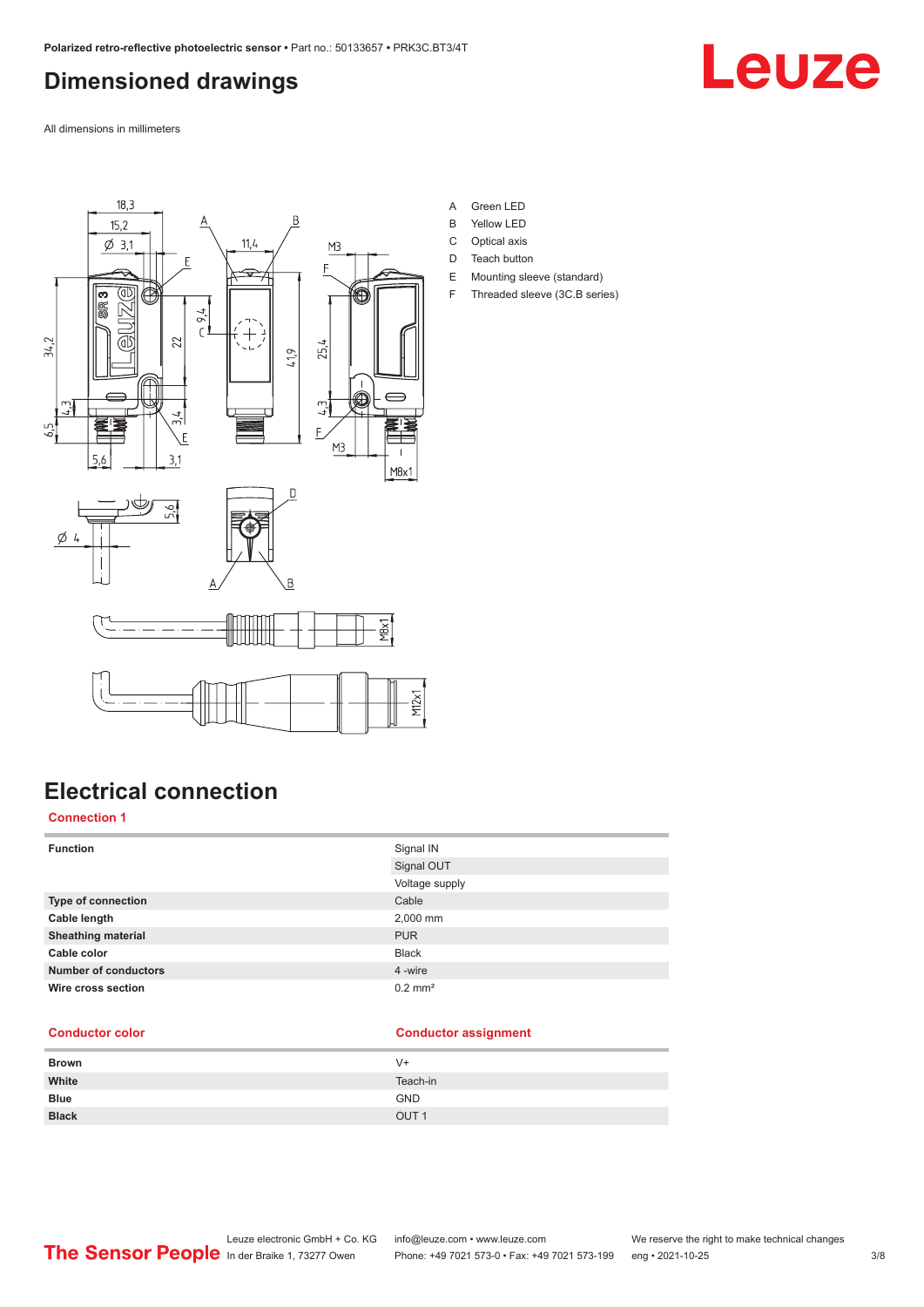## <span id="page-3-0"></span>**Diagrams**

# Leuze

Typ. response behavior



x Distance [m] Misalignment [mm]

#### Typ. function reserve

x



# **Operation and display**

| <b>LED</b>     | <b>Display</b>           | <b>Meaning</b>                       |
|----------------|--------------------------|--------------------------------------|
|                | Green, continuous light  | Operational readiness                |
| $\overline{2}$ | Yellow, continuous light | Light path free                      |
|                | Yellow, flashing         | Light path free, no function reserve |

# **Reflectors & reflective tapes**

|                | Part no. | <b>Designation</b> | <b>Operating range</b><br><b>Operating range</b> | <b>Description</b>                                                                                                                                                                                                                         |
|----------------|----------|--------------------|--------------------------------------------------|--------------------------------------------------------------------------------------------------------------------------------------------------------------------------------------------------------------------------------------------|
| $\overline{u}$ | 50117583 | MTKS 50x50.1       | $01.3$ m<br>$01.6$ m                             | Design: rechteckig<br>Triple reflector size: 1.2 mm<br>Reflective surface: 50 mm x 50 mm<br>Material: Kunststoff<br>Base material: Kunststoff<br>Chemical designation of the material: PMMA8N<br>Fastening: Durchgangsbefestigung, klebbar |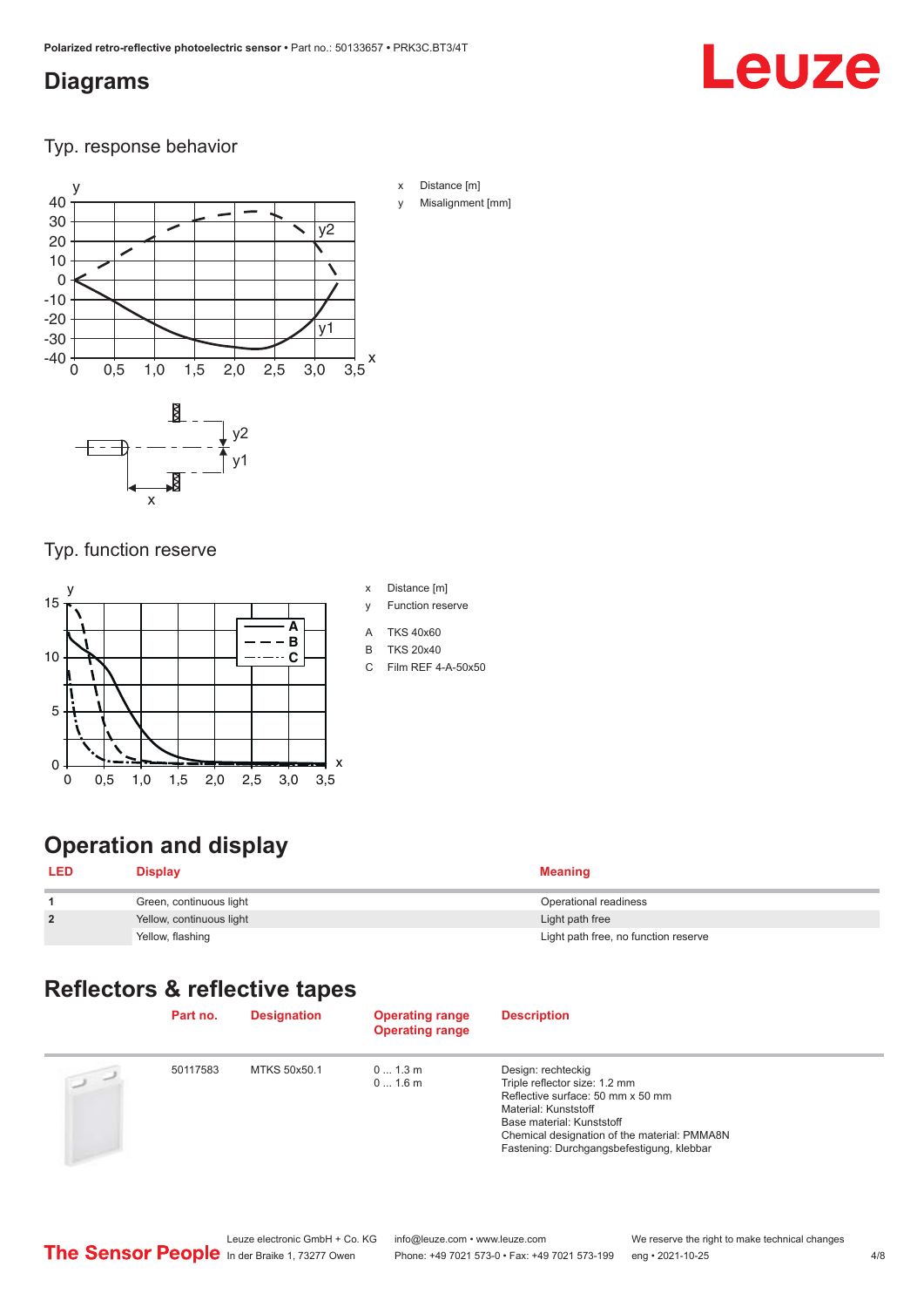# <span id="page-4-0"></span>**Reflectors & reflective tapes**

# Leuze

| Part no. | <b>Designation</b> | <b>Operating range</b><br><b>Operating range</b> | <b>Description</b>                                                                                                                                                                                                                         |
|----------|--------------------|--------------------------------------------------|--------------------------------------------------------------------------------------------------------------------------------------------------------------------------------------------------------------------------------------------|
| 50110192 | REF 6-A-50x50      | 0 1.2 m<br>0 1.4 m                               | Design: rechteckig<br>Triple reflector size: 0.3 mm<br>Reflective surface: 50 mm x 50 mm<br>Material: Kunststoff<br>Chemical designation of the material: PMMA<br>Fastening: selbstklebend                                                 |
| 50003192 | TK 100x100         | 03m<br>03.6m                                     | Design: rechteckig<br>Triple reflector size: 4 mm<br>Reflective surface: 96 mm x 96 mm<br>Material: Kunststoff<br>Base material: Kunststoff<br>Chemical designation of the material: PMMA8N<br>Fastening: Rückseite kann beklebt werden    |
| 50022816 | <b>TKS 100X100</b> | 03m<br>03.6m                                     | Design: rechteckig<br>Triple reflector size: 4 mm<br>Reflective surface: 96 mm x 96 mm<br>Material: Kunststoff<br>Base material: Kunststoff<br>Chemical designation of the material: PMMA8N<br>Fastening: Durchgangsbefestigung, klebbar   |
| 50081283 | <b>TKS 20X40</b>   | 01m<br>01.2m                                     | Design: rechteckig<br>Triple reflector size: 2.3 mm<br>Reflective surface: 16 mm x 38 mm<br>Material: Kunststoff<br>Base material: Kunststoff<br>Chemical designation of the material: PMMA8N<br>Fastening: Durchgangsbefestigung, klebbar |
| 50040820 | <b>TKS 40X60</b>   | 02m<br>02.4m                                     | Design: rechteckig<br>Triple reflector size: 4 mm<br>Reflective surface: 37 mm x 56 mm<br>Material: Kunststoff<br>Base material: Kunststoff<br>Chemical designation of the material: PMMA8N<br>Fastening: Durchgangsbefestigung, klebbar   |

# **Part number code**

Part designation: **AAA 3C d EE-f.GG H/i J-K**

| AAA3C | Operating principle / construction<br>HT3C: Diffuse reflection sensor with background suppression<br>LS3C: Throughbeam photoelectric sensor transmitter<br>LE3C: Throughbeam photoelectric sensor receiver<br>PRK3C: Retro-reflective photoelectric sensor with polarization filter |
|-------|-------------------------------------------------------------------------------------------------------------------------------------------------------------------------------------------------------------------------------------------------------------------------------------|
| d     | Light type<br>n/a: red light<br>I: infrared light                                                                                                                                                                                                                                   |
| EE    | Light source<br>$n/a$ : LED<br>L1: laser class 1<br>L <sub>2</sub> : laser class 2                                                                                                                                                                                                  |
|       | Preset range (optional)<br>n/a: operating range acc. to data sheet<br>xxxF: Preset range [mm]                                                                                                                                                                                       |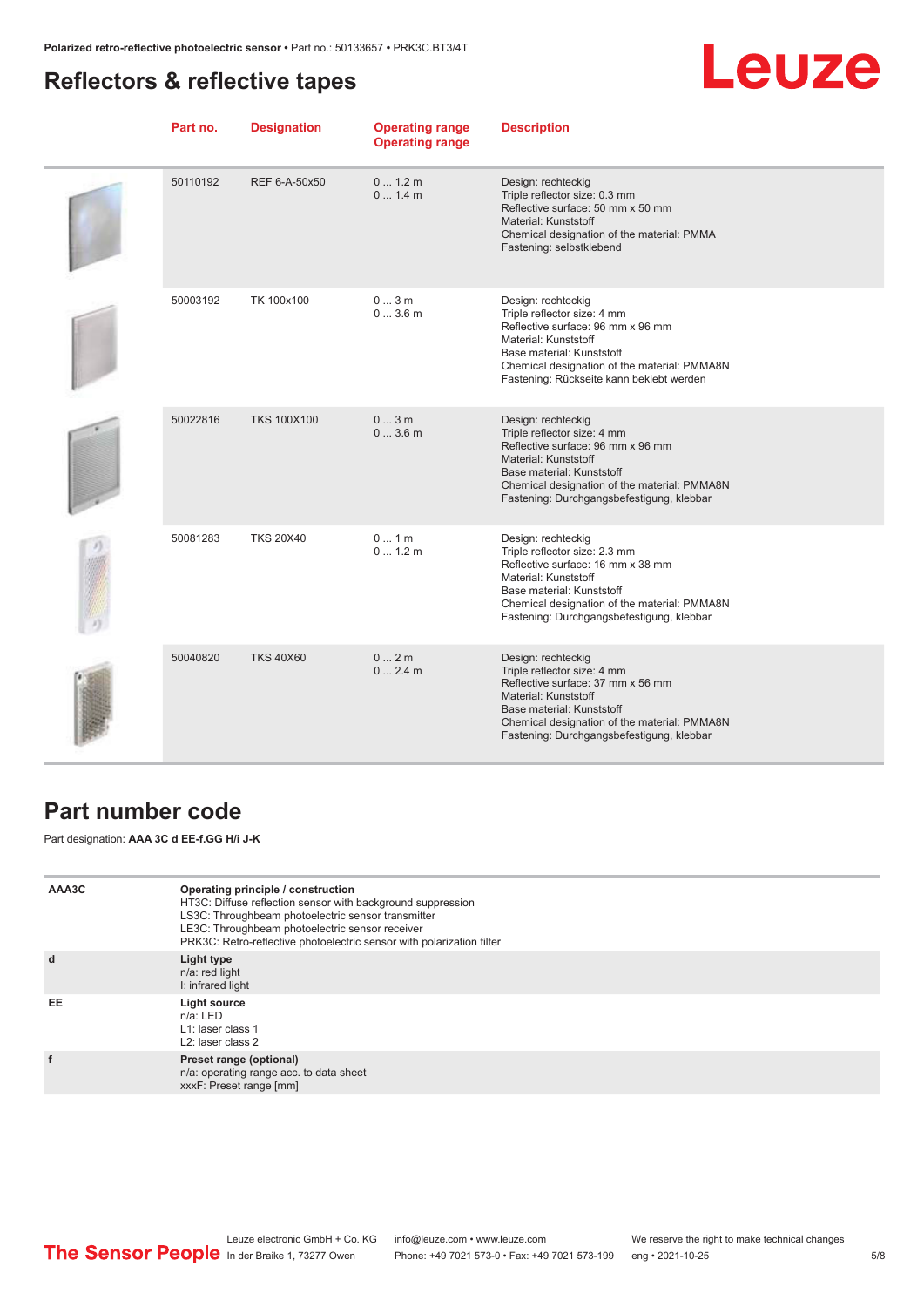#### <span id="page-5-0"></span>**Part number code**



| GG          | Equipment<br>n/a: standard<br>A: Autocollimation principle (single lens) for positioning tasks<br>B: Housing model with two M3 threaded sleeves, brass<br>F: Permanently set range<br>L: Long light spot<br>S: small light spot<br>T: autocollimation principle (single lens) for highly transparent bottles without tracking<br>TT: autocollimation principle (single lens) for highly transparent bottles with tracking<br>V: V-optics<br>XL: Extra long light spot<br>X: extended model<br>HF: Suppression of HF illumination (LED)                                                                              |
|-------------|---------------------------------------------------------------------------------------------------------------------------------------------------------------------------------------------------------------------------------------------------------------------------------------------------------------------------------------------------------------------------------------------------------------------------------------------------------------------------------------------------------------------------------------------------------------------------------------------------------------------|
| н           | Operating range adjustment<br>n/a with HT: range adjustable via 8-turn potentiometer<br>n/a with retro-reflective photoelectric sensors (PRK): operating range not adjustable<br>1: 270° potentiometer<br>3: teach-in via button<br>6: auto-teach                                                                                                                                                                                                                                                                                                                                                                   |
| j.          | Switching output/function OUT 1/IN: Pin 4 or black conductor<br>2: NPN transistor output, light switching<br>N: NPN transistor output, dark switching<br>4: PNP transistor output, light switching<br>P: PNP transistor output, dark switching<br>6: push-pull switching output, PNP light switching, NPN dark switching<br>G: Push-pull switching output, PNP dark switching, NPN light switching<br>L: IO-Link interface (SIO mode: PNP light switching, NPN dark switching)<br>8: activation input (activation with high signal)<br>X: pin not used<br>1: IO-Link / light switching (NPN) / dark switching (PNP) |
| J           | Switching output / function OUT 2/IN: pin 2 or white conductor<br>2: NPN transistor output, light switching<br>N: NPN transistor output, dark switching<br>4: PNP transistor output, light switching<br>P: PNP transistor output, dark switching<br>6: push-pull switching output, PNP light switching, NPN dark switching<br>G: Push-pull switching output, PNP dark switching, NPN light switching<br>W: warning output<br>X: pin not used<br>8: activation input (activation with high signal)<br>9: deactivation input (deactivation with high signal)<br>T: teach-in via cable                                 |
| κ           | <b>Electrical connection</b><br>n/a: cable, standard length 2000 mm, 4-wire<br>5000: cable, standard length 5000 mm, 4-wire<br>M8: M8 connector, 4-pin (plug)<br>M8.3: M8 connector, 3-pin (plug)<br>200-M8: cable, length 200 mm with M8 connector, 4-pin, axial (plug)<br>200-M8.3: cable, length 200 mm with M8 connector, 3-pin, axial (plug)<br>200-M12: cable, length 200 mm with M12 connector, 4-pin, axial (plug)                                                                                                                                                                                          |
| <b>Note</b> |                                                                                                                                                                                                                                                                                                                                                                                                                                                                                                                                                                                                                     |

 $\%$  A list with all available device types can be found on the Leuze website at www.leuze.com.

#### **Notes**

| Observe intended use!                                                                 |
|---------------------------------------------------------------------------------------|
| $\%$ This product is not a safety sensor and is not intended as personnel protection. |
| $\&$ The product may only be put into operation by competent persons.                 |
| ♦ Only use the product in accordance with its intended use.                           |
|                                                                                       |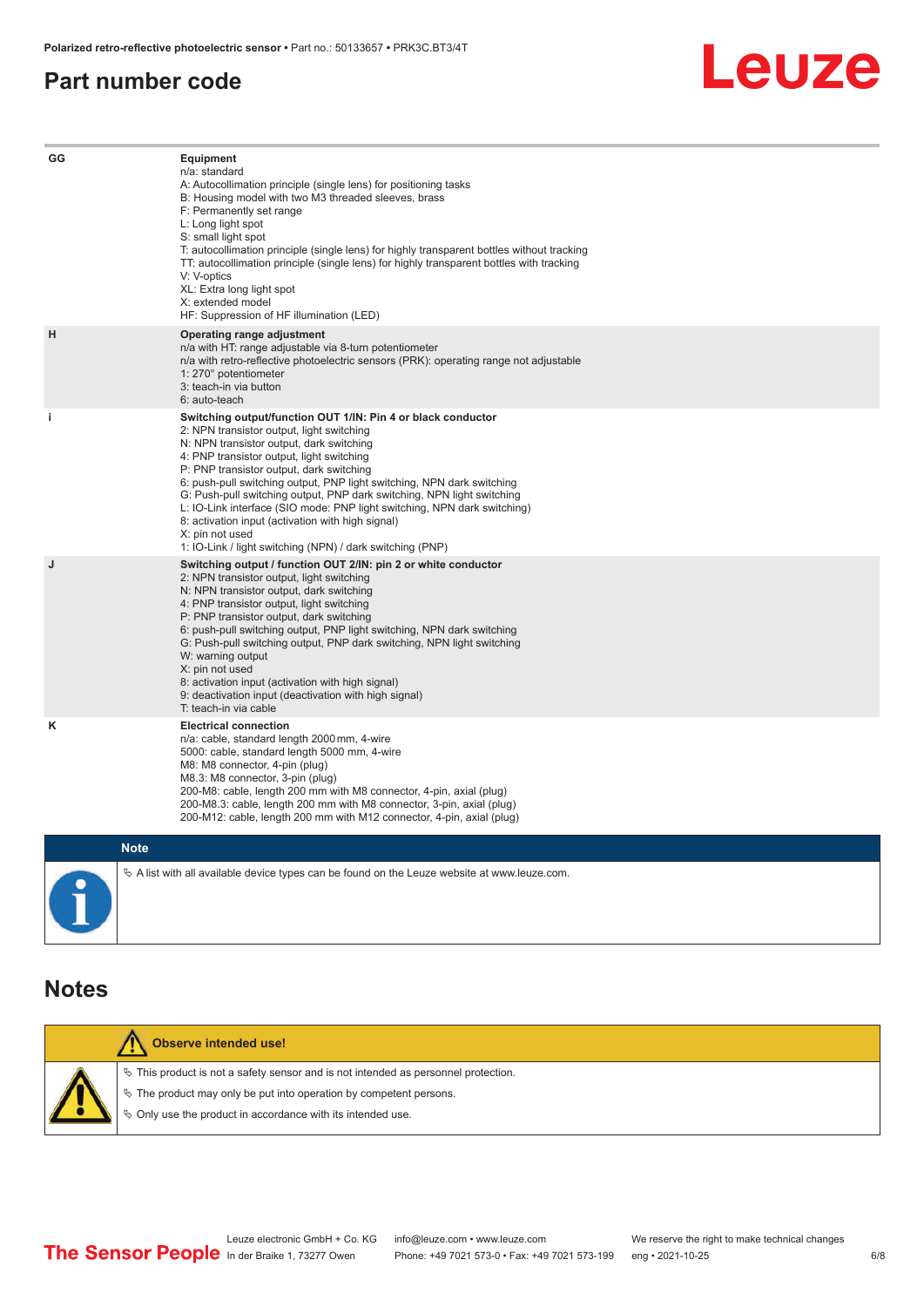# <span id="page-6-0"></span>**Notes**

# Leuze



#### **For UL applications:**

ª For UL applications, use is only permitted in Class 2 circuits in accordance with the NEC (National Electric Code). ª These proximity switches shall be used with UL Listed Cable assemblies rated 30V, 0.5A min, in the field installation, or equivalent (categories: CYJV/ CYJV7 or PVVA/PVVA7)

# **Further information**

- Light source: Average life expectancy 100,000 h at an ambient temperature of 25 °C
- Response time: For short decay times, an ohmic load of approx. 5 kOhm is recommended
- Sum of the output currents for both outputs, 50 mA for ambient temperatures > 40 °C
- The light spot may not exceed the reflector.
- Use of MTK(S) or REF 6-A- reflective tape is preferred.
- For REF 6-A reflective tape, the sensor's side edge must be aligned parallel to the side edge of the reflective tape.

#### **Accessories**

## Mounting technology - Mounting brackets

|    | Part no. | <b>Designation</b> | <b>Article</b>  | <b>Description</b>                                                                                                                           |
|----|----------|--------------------|-----------------|----------------------------------------------------------------------------------------------------------------------------------------------|
| 53 | 50139831 | <b>BT 205M</b>     | Mounting device | Fastening, at system: Durchgangsbefestigung<br>Mounting bracket, at device: schraubbar<br>Type of mounting device: starr<br>Material: Metall |

## Mounting technology - Rod mounts

| Part no. | <b>Designation</b> | <b>Article</b>  | <b>Description</b>                                                                                                                                                                                                                                                     |
|----------|--------------------|-----------------|------------------------------------------------------------------------------------------------------------------------------------------------------------------------------------------------------------------------------------------------------------------------|
| 50117255 | BTU 200M-D12       | Mounting system | Design of mounting device: Montagesystem<br>Fastening, at system: für Rundstange 12 mm, Blechklemmbefestigung<br>Mounting bracket, at device: schraubbar, für M3-Schrauben geeignet<br>Type of mounting device: klemmbar, drehbar 360°, justierbar<br>Material: Metall |

#### Micro-triad-type reflectors

| Part no. | <b>Designation</b> | <b>Article</b> | <b>Description</b>                                                                                                                                                                                                                         |
|----------|--------------------|----------------|--------------------------------------------------------------------------------------------------------------------------------------------------------------------------------------------------------------------------------------------|
| 50117583 | MTKS 50x50.1       | Reflector      | Design: rechteckig<br>Triple reflector size: 1.2 mm<br>Reflective surface: 50 mm x 50 mm<br>Material: Kunststoff<br>Base material: Kunststoff<br>Chemical designation of the material: PMMA8N<br>Fastening: Durchgangsbefestigung, klebbar |